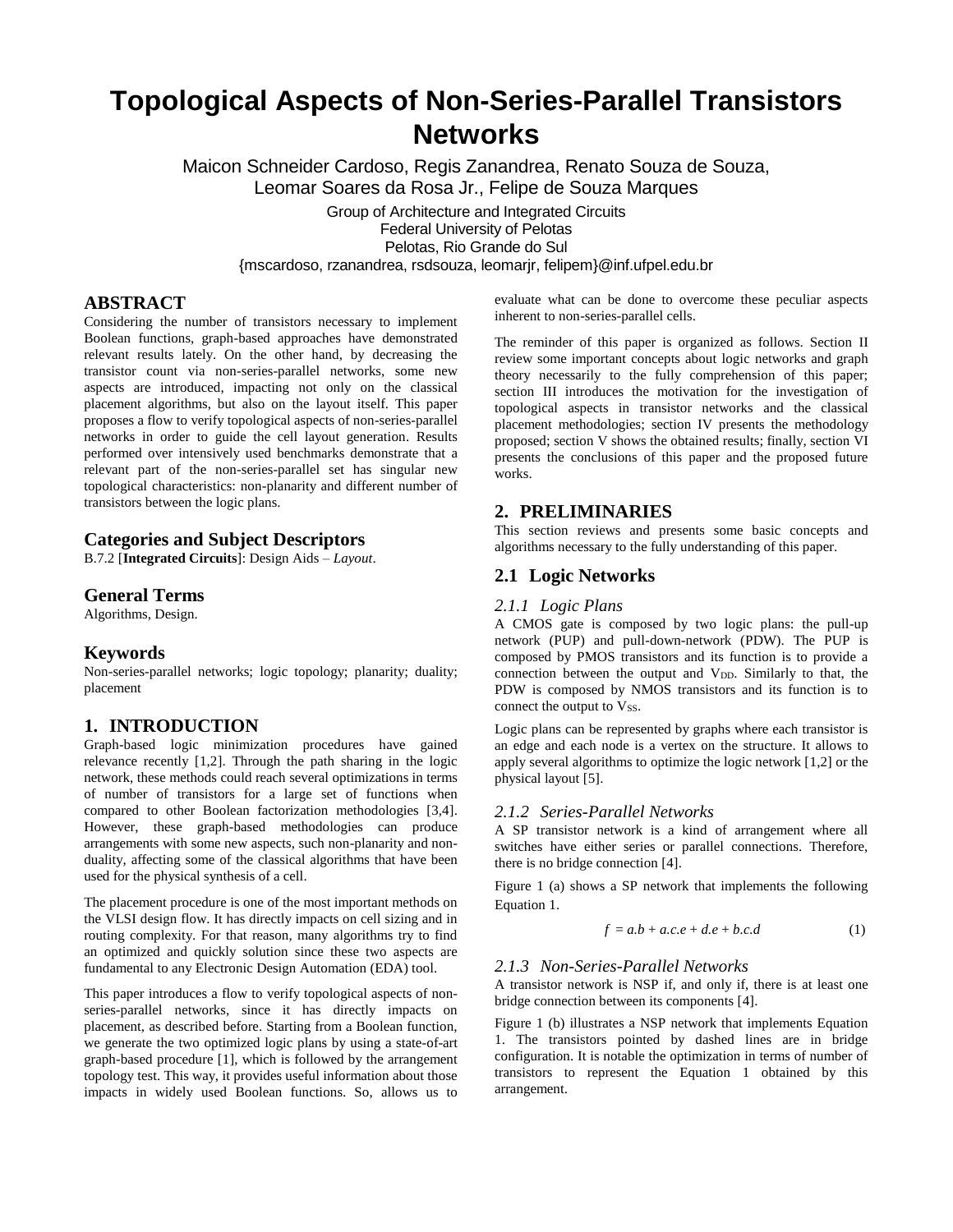

**Figure 1. Networks implementing Equation 1. (a) Seriesparallel network. (b) Non-series-parallel network.**

### **2.2 Graph Theory**

# *2.2.1 Planarity*

A graph is said to be embeddable in the plane, or planar, if it can be drawn in the plane so that its edges intersect only at their ends. For logic networks, only NSP arrangements can present nonplanarity topology.

There are several algorithms to perform a planarity check in a graph, but, basically, with different time complexity. One of these methodologies is the Boyer-Myrvold algorithm [7], a state-of-art way to verify planarity through the edge addition technique.

#### *2.2.2 Duality*

It is a property directly linked to the planarity. Considering a planar graph *G*, a dual graph *G\** of it is constructed as follow: firstly, for every face of *G*, a vertex is created in *G\**. Then, edges connecting the vertices in *G\** are built by crossing each edge in *G*, in which the edge label is preserved. Figure 2 illustrates a graph *G* (edges represented by a continuous line and black vertices) and its dual graph *G\** (dashed edges and white vertices).



**Figure 2. A graph and its dual.**

# **2.3 Euler Path and Euler Circuit**

every edge exactly once. In case of same starting and ending *e* vertices, this path is defined as Euler circuit. An Euler path is defined as the path that travels the graph through

**b** *e e e e e e e e e e e e e e e e e e e e e e e e e e e e e e e e e e e e e* be Eulerian, i.e. whether it admits Euler paths or Euler circuits. It can be summarized by the following corollary: if there are three or more odd degree vertices in the graph, then it is not Eulerian. *b <sup>c</sup>*

In physical synthesis scenario, Euler paths are extremely useful: if a plan of a logic network has an Eulerian path, then the diffusion area of this plan will be totally shared by its transistors, i.e. there *b* is no gap in the diffusion line.

### **3. PROBLEM DESCRIPTION**

Despite the notable optimizations concerning the number of transistors, NSP introduces a new challenge for most of placement algorithms. This section will review some classical methods for placement and identify some of the problematic cases occurred in this for NSP cells.

The first formulation of placement proposed was Uehara et. al. [5]. Introducing the concept of diffusion sharing between the transistors and the linear-matrix layout style, the algorithm consists to find an Euler path in a representative graph of the arrangement. This way, is possible to reduce the layout size and avoid diffusion gaps.

From that first paper, many others methodologies arises aiming to cover different aspects of the logic network (layout styles, technologies, topologies, etc.) and to decrease the time and complexity of the placement computing. Maziasz et. at. [8] introduces a methodology aiming the minimization of the height of the cell considering the routing channels necessary for routing procedure. The CLIP EAD tool [9] proposes a method to place transistors based on Integer Linear Programming (ILP), which provides a significant optimization for placement of 2D layout style and for networks with a larger number of transistors. Lib EAD tool [10] introduces the idea of clustering where the PMOS and NMOS transistors directly connected are enclosed in subsets of the network and each subset is placed individually. Another EAD tool called XPRESS [11] also uses this clustering technique to place transistors, aiming the decrease of diffusion gaps and height of a cell for linear-matrix layout style. Cellerity [12] was one of the first to use a Simulated Annealing technique to place transistors, allowing the placement for 2D layouts also. Finally, Iizuka et. al. proposes two algorithms of placement which are considered the state-of-art nowadays [13,14]. Both techniques use a SAT solving procedure to get the better placement of the transistors in the cell, providing optimized solutions in a short computing time compared to others classic methodologies and EDA tools mentioned before.

As we can see, the algorithms described above try to cover different aspects of the cell, and each one of them is concerned about a particular set of constraints. This paper discusses those that are related to the transistors arrangement topology, such as planarity, duality and the Eulerian properties. Table 1 summarizes these aspects for the algorithms mentioned before.

To comprehend the relation between these topological aspects and the NSP networks, let us consider the network generated by a state-of-art algorithm illustrated in Figure 3. As we can see, this NSP solution not only is non-planar but also the number of switches between the plans is different (10 and 8 switches for PUP and PDW, respectively). This way, methodologies that have constraints of planarity, duality, number of transistors or those that only accept series-parallel networks do not offer support for NSP arrangements. It is important to notice that most of EDA tools do not support this topology, as Table 1 shows.



**Figure 3. A non-series-parallel and non-planar network.**

This paper aims to evaluate the impacts of these topological aspects considering common-used libraries, proposing a methodology to create NSP transistor arrangements based on a state-of-art algorithm to generate optimized logic networks.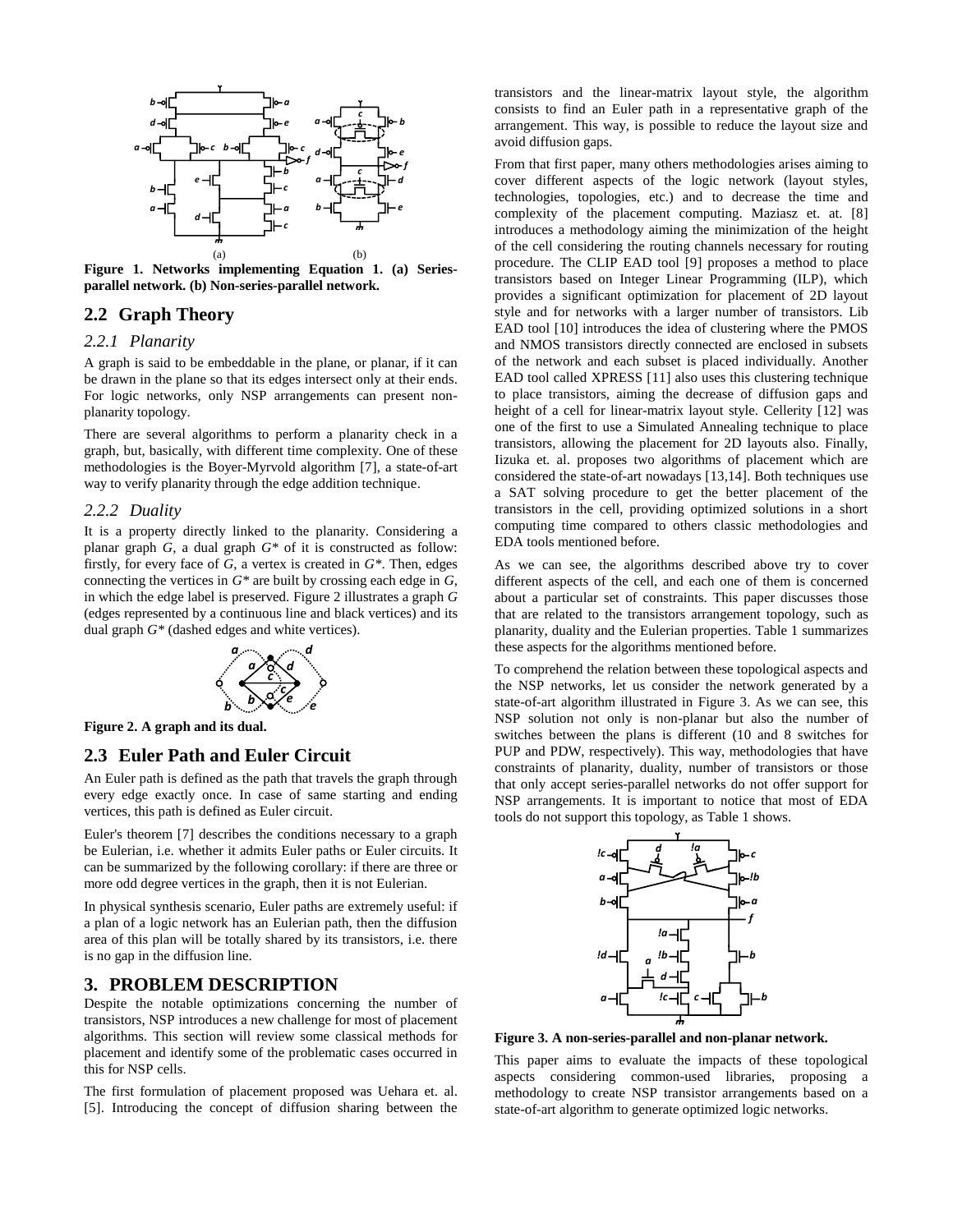| <b>Constraints</b>                         | $\sqrt{5}$ | [8]             | [9] | $\mid$ [10] $\mid$ [11] $\mid$ [12] $\mid$ [13] $\mid$ [14] |    |                |            |    |
|--------------------------------------------|------------|-----------------|-----|-------------------------------------------------------------|----|----------------|------------|----|
| Series-parallel<br>connections             |            | Yes   Yes   Yes |     | No.                                                         | No | N <sub>0</sub> | Yes        | No |
| Planarity                                  |            | Yes   Yes   Yes |     | No                                                          | No | N <sub>0</sub> | <b>Yes</b> | No |
| Duality                                    |            | Yes Yes Yes     |     | No                                                          | No | N <sub>0</sub> | Yes        | No |
| Equal number of<br>switches PUP and<br>PDW |            | Yes Yes Yes     |     | No                                                          | No | N <sub>0</sub> | Yes        | No |

**Table 1. Constraints in algorithms of placement**

# **4. PROPOSED METHODOLOGY**

To evaluate topological aspects of logic networks, we have to generate several NSP arrangements for different Boolean functions. For the past decades, many alternatives to solve the minimization and factorization problems are proposed aiming to optimize logic networks [2,3,4]. Recently, graph-based approach algorithms have demonstrated that they can be an efficient way to build optimized arrangements, becoming a valuable alternative to the modern logic design. Kernel Finder (KF) [1] is a state-of-art methodology that uses NSP networks to perform this optimized transistor network generation. For this reason, we have used the KF tool to produce transistor networks to perform our analysis.

There are many ways to construct a logic network, even using a tool as KF. To generate the minimum arrangement produced by KF in terms of number of switches, we proposed the Algorithm 1.

| <b>Algorithm 1</b> Pseudocode for Network Construction via KF |                                                             |  |  |  |
|---------------------------------------------------------------|-------------------------------------------------------------|--|--|--|
| 1:                                                            | buildNetwork $(F)$                                          |  |  |  |
| 2:                                                            | $PUP \leftarrow \text{kernelFinder} (F)$                    |  |  |  |
| 3:                                                            | $PDW \leftarrow \text{kernelFinder}$ ( !F )                 |  |  |  |
| 4:                                                            | <b>if</b> (is Planar ( $PUP$ ) and is Planar ( $PDW$ ) then |  |  |  |
| 5:                                                            | <b>if</b> ( <i>PDW.n &lt; PUP.n</i> ) then                  |  |  |  |
| 6:                                                            | $PUP \leftarrow$ dual (PDW)                                 |  |  |  |
| 7:                                                            | else then                                                   |  |  |  |
| 8:                                                            | $PDW \leftarrow$ dual ( <i>PUP</i> )                        |  |  |  |
| 9:                                                            | end if                                                      |  |  |  |
| 10:                                                           | end if                                                      |  |  |  |
| 11:                                                           | return PUP U PDW                                            |  |  |  |
| 12:                                                           | end                                                         |  |  |  |
|                                                               |                                                             |  |  |  |

The algorithm starts building the two logic plans *PDW* and *PUP* in lines 2 and 3 respectively. To perform this, KF computes the plans generated by *F* (direct Boolean function) and *!F* (complementary function). There are two possible situations: (1) *PDW* and *PUP* are both planar or (2) at least one of them is nonplanar. Line 4 performs a planarity check for each plan through a Boyer-Myrvold method [6]. In case of a planar arrangement, lines 5 to 10 are executed. Line 5 investigates which plan has less transistors in the arrangement, considering that KF can generate plans with different number of switches for *F* and *!F*. In case of more transistors in *PDW*, then *PUP* receives the dual graph of *PDW* (line 6) and vice versa (line 8). As mentioned before, the other situation is when there is a non-planar plan. In this case, it is not possible to generate a dual graph. Finally, line 11 returns the full network composed by the *PUP* and *PDW* plans.

As we can see, the planarity and duality tests are already executed in the implementation flow described for Algorithm 1. To complete the test stage, we need to verify the number of transistors in PUP and PDW, besides the Eulerian aspect of both plans.

Performing these network implementation and test flows we generate, via KF, an optimized (NSP) transistor arrangement derived from a Boolean expression

# **5. RESULTS**

The experiments presented in this section were made under a set of well-known benchmarks presented in most of works referenced in this paper. The catalog are composed by the NSP handmade cells  $\lceil 15 \rceil$  (53 functions), Nimomya's catalog  $\lceil 16 \rceil$  (402), the 4input P-class [17] (3982) and the eleven variable and ninety-nine literals expression discussed as study case in [1] (named from here as 11-input), which give us a total of 4438 Boolean functions.

# **5.1 Planarity and Duality**

Table 2 summarizes the planarity and duality results. Notice that, if the network has at least one planar plan, then it is possible to construct the dual network from that plan.

| <b>Benchmark</b> | <b>Both planar</b><br>plans / Dual<br>$(\#)$ | One planar<br>plan / Dual<br>$^{(#)}$ | <b>Both non-</b><br>planar / Non-<br>dual $(\#)$ |  |
|------------------|----------------------------------------------|---------------------------------------|--------------------------------------------------|--|
| [15]             | 53                                           |                                       |                                                  |  |
| $11$ -input      |                                              |                                       |                                                  |  |
| [16]             | 340                                          | 14                                    | 49                                               |  |
| [17]             | 3183                                         | 564                                   | 235                                              |  |

As we can see, for the functions [15] and for 11-input, we did not have any occurrence of non-planarity or non-duality. However, in [16] and [17], 12.43% and 20.07% of networks are not fully (both plans) planar, respectively. As discussed before, in those cases is not possible to generate dual plans, which increase the placement complexity and even impossibilities some methodologies to deal with this network.

# **5.2 Difference in the Number of Transistors**

Considering the Algorithm 1, we aim to optimize the number of transistors in the design procedure of the full network. Table 3 enumerates how many functions (relatively to the entire benchmark) have different number of transistors (affecting the placement methods illustrated in Table 1) considering the minimum cell that can be created by KF.

**Table 3. Functions with different number of transistors in pull-up and pull-down plans**

| <b>Set</b> | (# )     | Func. Func.<br>(%) | Sum of switches<br>differences (#) | Average<br>(#) | Std. dev.<br>(#) |  |
|------------|----------|--------------------|------------------------------------|----------------|------------------|--|
| $[15]$     | $\theta$ |                    | $\theta$                           |                |                  |  |
| $11$ -inp. | $\theta$ | $\theta$           | $\theta$                           |                |                  |  |
| [16]       | 5        | 1.24               |                                    | 1.2            | 0.44             |  |
| [17]       | 421      | 10.57              | 565                                | 1.34           | 0.62             |  |

Table 3 shows that, in case of planarity in both plans, [15] and 11 input, the network with minimum number of switches generated via KF has the same number of transistor in PUP and PDW. For